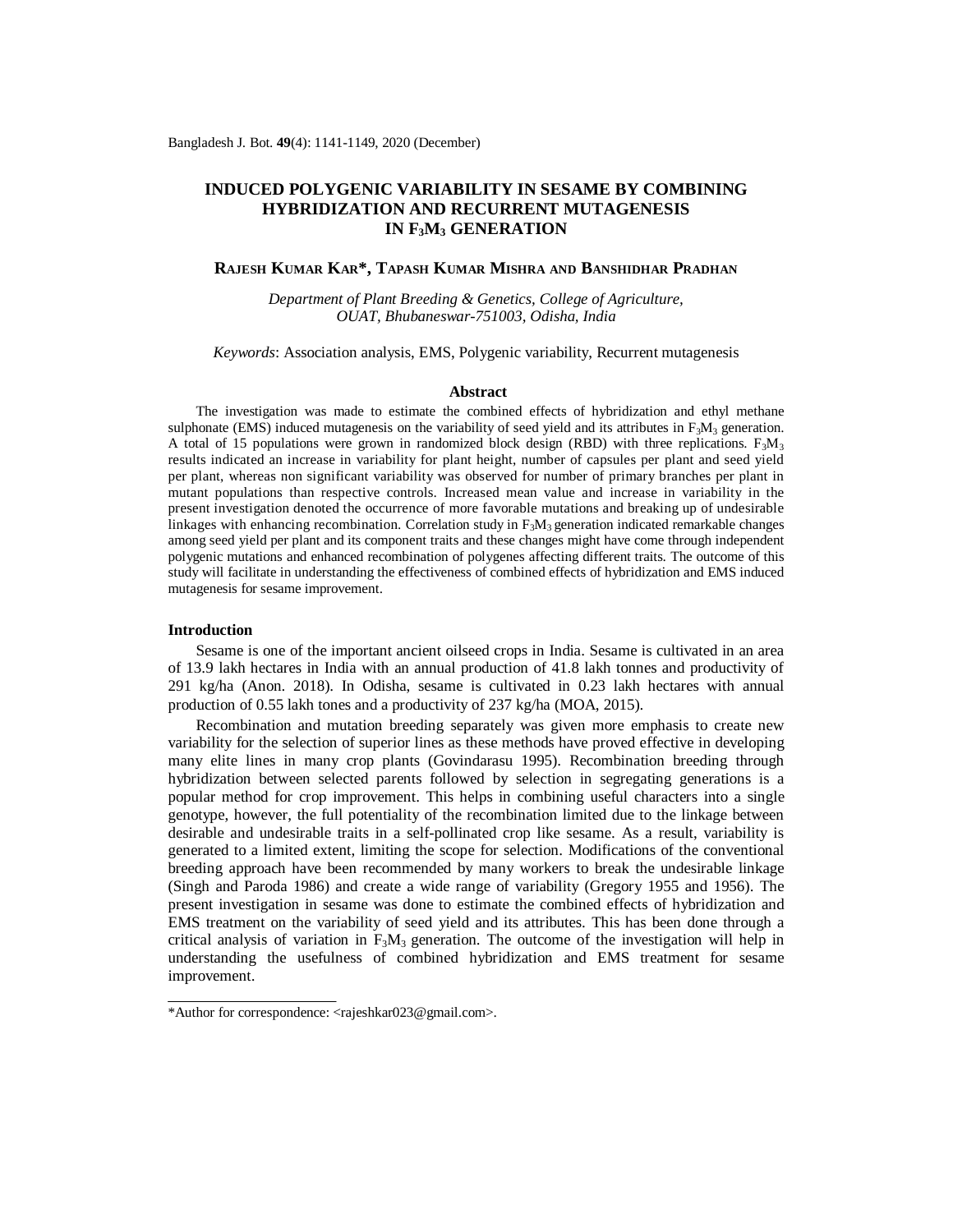### **Materials and Methods**

In  $F_3M_3$  generation, three one cycle ethyl methane sulphonate (EMS) treated populations  $(F_3^1M_{3s})$ , three two cycles EMS treated populations  $(F_3^2M_{3s})$ , three numbers of three cycles EMS treated populations  $(F_3^3M_{3s})$ , three  $F_3$  populations and three parents were evaluated. Each cycle EMS treatment was done with 0.5% EMS for 3 hrs. The selection of the chemical mutagen and dose was based upon the review of Begum and Dasgupta (2010, 2015) and Kumari *et al.* (2016). Thus, there were a total of 15 treatments including controls in  $F_3M_3$ .  $F_3M_3$  was evaluated at EB-II section of the Department of Plant Breeding and Genetics, OUAT during summer, 2018. The designation of various treatments and controls  $(F_{3s})$  in  $F_3M_3$  is given in Table 1. Sowing was done in plots of 7 rows and 3 m each with 30 cm  $\times$  10 cm spacing. Routine cultural practices like fertilizer application @ 30 kg N, 60 kg  $P_2O_5$  and 40 kg K<sub>2</sub>O and need-based plant protection measures were followed. In  $F_3M_3$  generation observations were recorded on four characters, *i.e.*, plant height, number of primary branches per plant, number of capsules per plant and single plant yield. For all the characters single plant observation was taken using a sample of 30 randomly selected competitive plants per plot.

|  |  |  | Table 1. Designation of various treatments and controls in $F_3M_3$ generation of sesame. |
|--|--|--|-------------------------------------------------------------------------------------------|
|--|--|--|-------------------------------------------------------------------------------------------|

| Treatment                      | Description                                                                     |
|--------------------------------|---------------------------------------------------------------------------------|
| symbol                         |                                                                                 |
| $V_1$                          | Variety 1 (Nirmala)                                                             |
| $V_2$                          | Variety 2 (Prachi)                                                              |
| $V_3$                          | Variety 3 (Amrit)                                                               |
| ${}^{1}F_3$                    | $F_3$ of cross 1 (Nirmala $\times$ Prachi)                                      |
| ${}^{2}F_{3}$                  | F3 of cross 2 (Nirmala $\times$ Amrit)                                          |
| ${}^3F_3$                      | $F_3$ of cross 3 (Prachi $\times$ Amrit)                                        |
| ${}^{1}F_{3}{}^{1}M_{3}$       | $F3M3$ following one cycle EMS treated population of cross 1                    |
| ${}^{2}F_{3}{}^{1}M_{3}$       | $F3M3$ following one cycle EMS-treated population of cross 2                    |
| ${}^{3}F_{3}{}^{1}M_{3}$       | $F3M3$ following one cycle EMS-treated population of cross 3                    |
| ${}^{1}F_{3} {}^{2}M_{3}$      | $F3M3$ following two cycles EMS-treated population of cross 1                   |
| ${}^{2}F_{2}{}^{2}M_{2}$       | $F2M2$ following two cycles EMS-treated population of cross 2                   |
| ${}^3\text{F}_2{}^2\text{M}_2$ | $F2M2$ following two cycles EMS-treated population of cross 3                   |
| ${}^{1}F_{3}{}^{3}M_{3}$       | $F_3M_3$ following EMS treatment (Three cycles) of $F_3^2M_3$ seeds *of cross 1 |
| ${}^{2}F_{3}{}^{3}M_{3}$       | $F_3M_3$ following EMS treatment (Three cycles) of $F_3^2M_3$ seeds of cross 2  |
| ${}^{3}F_{3}{}^{3}M_{3}$       | $F_3M_3$ following EMS treatment (Three cycles) of $F_3^2M_3$ seeds of cross 3  |

\*Indicates seeds of  $F_2^2M_2$  plants. The superscript of  $F_3$  in treatment symbol is not a part of the filial generation it represents the cross number, similarly superscript of  $M<sub>3</sub>$  indicates the mutagen treated cycles.

Variance analysis was done on plot mean values basis for each of the four quantitative traits and the "F" test was done to know the treatment differences. The significant difference between two means was tested by "t" test by estimation of CD, standard deviation and coefficient of variance (CV) for each treatment replication wise for all the four polygenic traits. ANOVA of mean, standard deviation, and CV was estimated and the significance of differences among treatments tested by "F" and "t" tests following method proposed by Bahl *et al*. (1968). The statistical significance of correlation coefficient was tested by "t" test (Snedecor and Cochran 1967).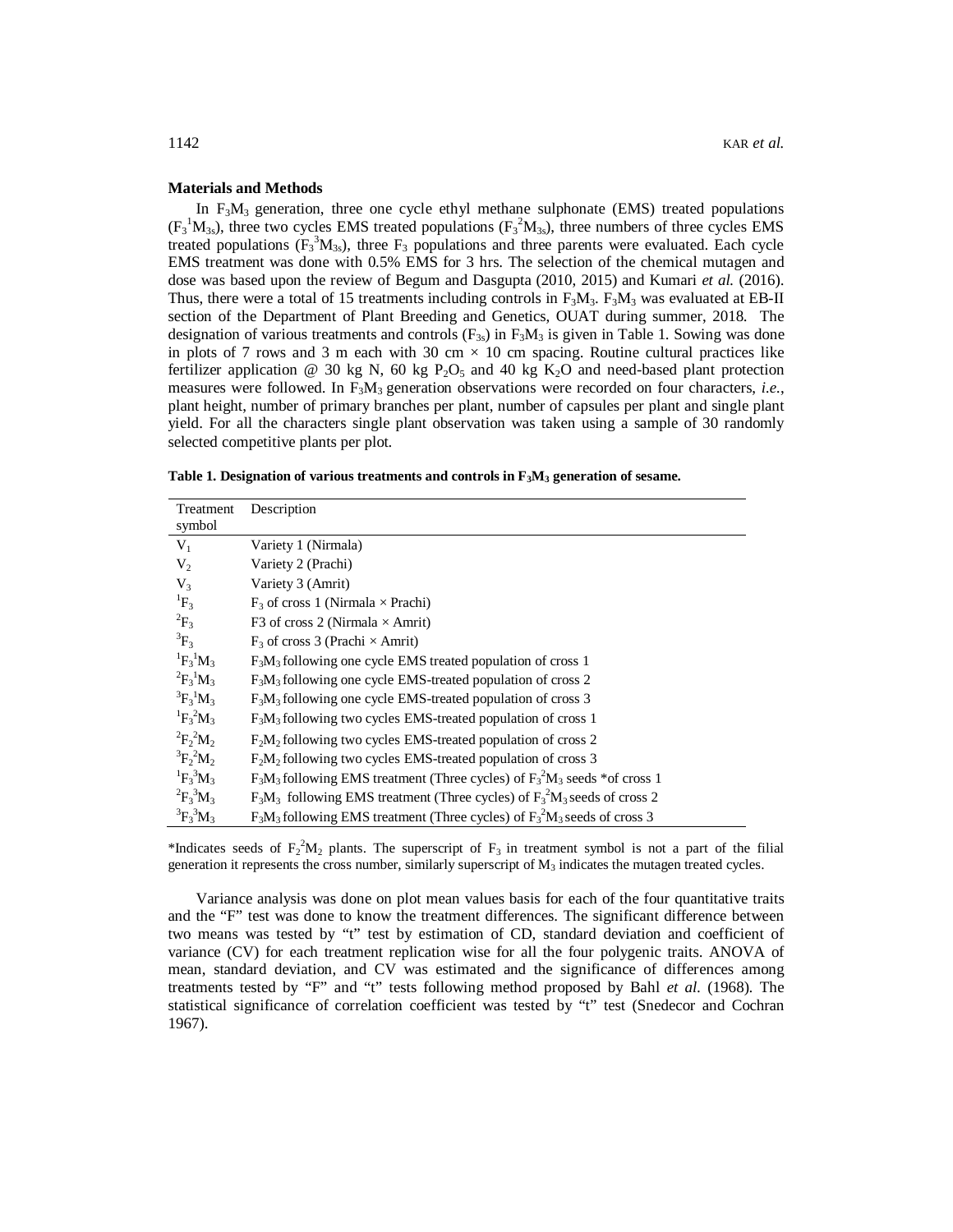# **Results and Discussion**

The variability of yield and its components were analyzed in bulk  $F_3M_3$  populations following 1 to 3 cycles of EMS treatment of  $F_1$  hybrids of 3 intervarietal crosses (Tables 2 to 8). ANOVA of means for four characters in  $F_3M_3$  is presented in Table 2. "F" test indicated significant differences among treatments in means of all characters, except number of primary branches per plant. ANOVA of the standard deviation and CV of four characters are presented in Tables 3 and 4. The "F" test indicated significant differences among treatments, both in the standard deviation and CV of

**Table 2. ANOVA of means for four characters in F3M<sup>3</sup>** generation **(Mean sum of squares).**

| Sl.<br>No. | Characters                       |               | Source of variation (df) |        |  |  |
|------------|----------------------------------|---------------|--------------------------|--------|--|--|
|            |                                  | <b>Blocks</b> | <b>Treatments</b>        | Error  |  |  |
|            |                                  | (2)           | (14)                     | (28)   |  |  |
|            | Plant height (cm)                | 22.527        | 39.871**                 | 5.152  |  |  |
| 2.         | Number of primary branches/plant | 0.030         | 0.047                    | 0.038  |  |  |
| 3.         | Number of capsules/plant         | 3.726         | 121.987**                | 12.007 |  |  |
| -4.        | Seed yield/plant $(g)$           | 0.115         | $3.442**$                | 0.353  |  |  |

\*\*Significant at 5 and \*\*1% level of probability, respectively**.**

| Table 3. ANOVA of standard deviation for four characters in $F_3M_3$ generation (Mean sum of squares). |  |  |
|--------------------------------------------------------------------------------------------------------|--|--|
|--------------------------------------------------------------------------------------------------------|--|--|

| Sl. | Characters                       |               | Source of variation (df) |        |  |  |
|-----|----------------------------------|---------------|--------------------------|--------|--|--|
| No. |                                  | <b>Blocks</b> | <b>Treatments</b>        | Error  |  |  |
|     |                                  | (2)           | (14)                     | (28)   |  |  |
|     | Plant height (cm)                | 0.129         | 19.887**                 | 1.710  |  |  |
| 2.  | Number of primary branches/plant | 0.051         | 0.034                    | 0.031  |  |  |
| 3.  | Number of capsules/plant         | 5.930         | 77.634**                 | 11.677 |  |  |
| 4.  | Seed yield/plant $(g)$           | 0.017         | $3.568**$                | 0.425  |  |  |

\*\*Significant at 5 and \*\*1% level of probability, respectively**.**

# **Table 4. ANOVA of CV for four characters in F3M3 generation (Mean sum of squares).**

| Sl.<br>No. | Characters                       |               | Source of variation (df) |        |  |  |
|------------|----------------------------------|---------------|--------------------------|--------|--|--|
|            |                                  | <b>Blocks</b> | <b>Treatments</b>        | Error  |  |  |
|            |                                  | (2)           | (14)                     | (28)   |  |  |
|            | Plant height (cm)                | 0.470         | $16.042**$               | 1.449  |  |  |
| 2.         | Number of primary branches/plant | 65.717        | 22.397                   | 24.743 |  |  |
| 3.         | Number of capsules/plant         | 12.897        | 83.675**                 | 18.755 |  |  |
| 4.         | Seed yield/plant $(g)$           | 0.676         | 167.441**                | 26.696 |  |  |

\*\*Significant at 5 and \*\*1% level of probability, respectively**.**

all the characters except number of primary branches per plant. Significant treatment differences in mean, standard deviation and CV were quite expected. However, a non-significant difference for number of primary branches per plant was observed. The test of significant differences among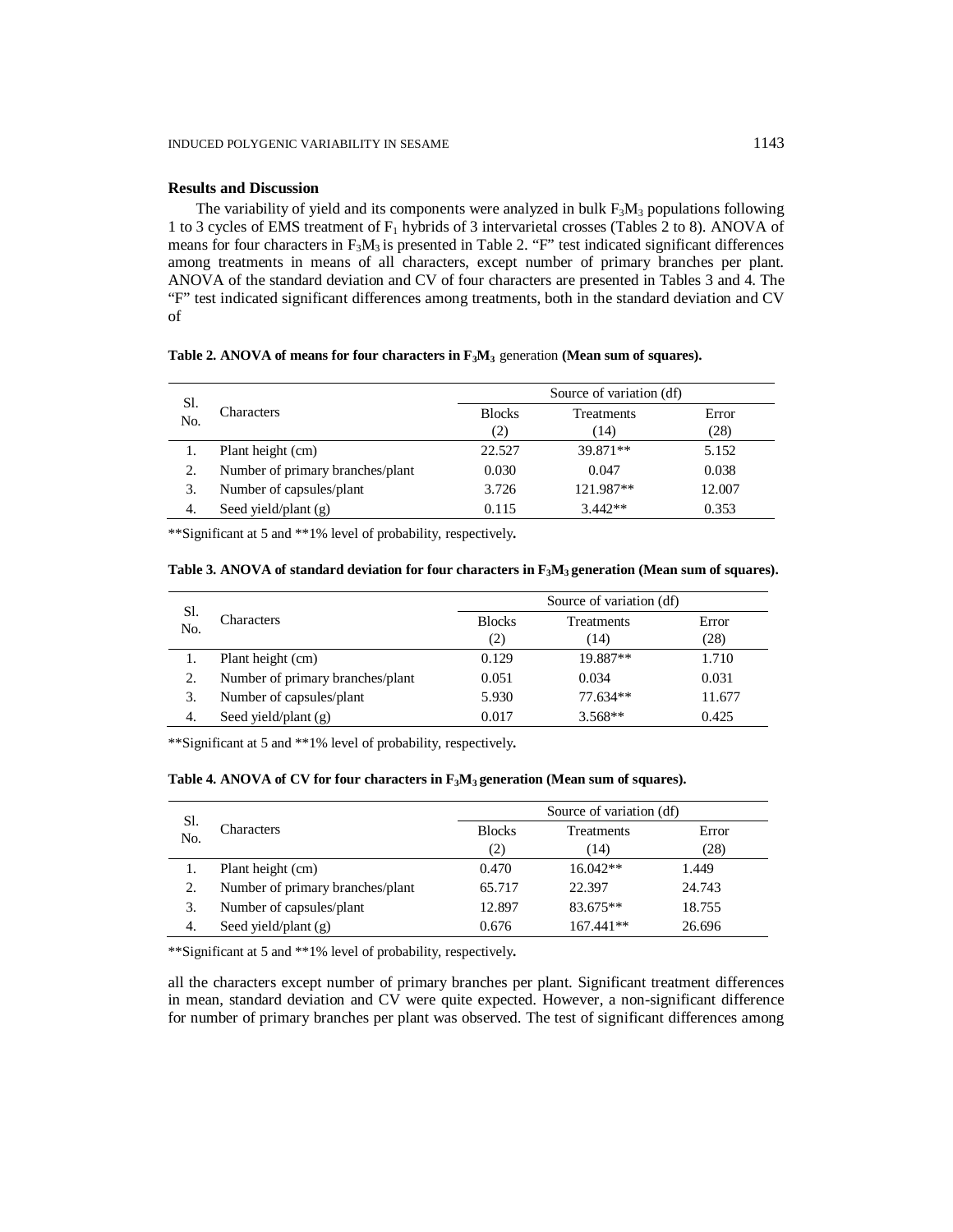treatments was observed, however a prerequisite for critical comparison of treatments with regard to different parameters.

The range of variation, mean and standard deviation of four characters in  $F_3M_3$  generation are presented in Tables 5 to 8. Among the crosses and mutant populations, population  ${}^{2}F_{3}^{3}M_{3}$  (three cycles, EMS treated population of Nirmala × Amrit) showed the highest range of variation *i.e.* 83.59 - 159.66 for plant height (Table 5). One and two cycles EMS treated populations of Nirmala  $\times$  Prachi had lower mean, whereas three cycles EMS treated population  ${}^{1}F_{3}^{3}\tilde{M}_{3}$  had similar mean than the control  $F_3$  (Nirmala  $\times$  Prachi). Similarly, one and three cycles EMS treated populations of Nirmala  $\times$  Amrit had significantly lower mean and two cycles EMS treated population  ${}^{1}F_{3}{}^{2}M_{3}$  had a similar mean than the control  ${}^{2}F_{3}$ . Among the mutant populations of Prachi  $\times$  Amrit, populations  ${}^{3}F_{3} {}^{1}M_{3}$  and  ${}^{3}F_{3} {}^{3}M_{3}$  had similar mean and  ${}^{3}F_{3} {}^{2}M_{3}$  had significant increased mean than control  ${}^{3}F_{3}$ . All the mutant populations of Nirmala  $\times$  Prachi had significant increased standard deviation than the control for plant height. Among the mutant populations of Nirmala  $\times$  Amrit, populations  ${}^{2}F_{3} {}^{1}M_{3}$  and  ${}^{2}F_{3} {}^{2}M_{3}$  had similar standard deviation and population  ${}^{2}F_{3} {}^{3}M_{3}$  had significant higher standard deviation than control  $(^{2}F_{3})$ . Population  $^{3}F_{3}^{3}M_{3}$  had significant positive,  $^{3}F_{3}^{2}M_{3}$  reduced and  ${}^{3}F_{3} {}^{1}M_{3}$  with similar standard deviation than control  $F_{3}$  (Prachi  $\times$  Amrit).

| Treatment                 | Range             | Mean      | Sd.       |
|---------------------------|-------------------|-----------|-----------|
| $V_1$                     | 93.83 - 130.85    | 115.60    | 7.506     |
| V <sub>2</sub>            | 99.46 - 130.96    | 117.36    | 6.319     |
| V <sub>3</sub>            | 99.26 - 129.26    | 114.74    | 6.762     |
| ${}^{1}F_3$               | $99.00 - 140.88$  | 117.92    | 8.005     |
| ${}^{1}F_{3}{}^{1}M_{3}$  | 91.74 - 139.06    | $111.31*$ | $10.246*$ |
| ${}^{1}F_{3} {}^{2}M_{3}$ | 87.54 - 141.72    | 108.76*   | 12.555*   |
| ${}^{1}F_{3}{}^{3}M_{3}$  | $91.15 - 144.28$  | 115.35    | 14.864*   |
| ${}^2\text{F}_3$          | $101.35 - 144.20$ | 121.38    | 11.814    |
| ${}^{2}F_{3}{}^{1}M_{3}$  | 86.76 - 140.22    | 114.72*   | 11.637    |
| ${}^{2}F_{3}{}^{2}M_{3}$  | $91.02 - 141.02$  | 121.25    | 9.968     |
| ${}^{2}F_{3}{}^{3}M_{3}$  | 83.59 - 159.66    | $115.31*$ | 15.005*   |
| ${}^3F_3$                 | 86.54 - 144.43    | 111.78    | 11.875    |
| ${}^{3}F_{3}{}^{1}M_{3}$  | 93.41 - 145.91    | 113.32    | 10.611    |
| ${}^{3}F_{3} {}^{2}M_{3}$ | 97.14 - 147.07    | $120.52*$ | 8.941*    |
| ${}^{3}F_{3}{}^{3}M_{3}$  | 81.72 - 152.72    | 114.41    | 14.482*   |
| $CD$ at $5%$              |                   | 3.80      | 2.19      |
| SE(m)                     |                   | 1.31      | 0.75      |
| <b>CVe</b>                |                   | 1.96      | 12.53     |

**Table 5. Range, mean and standard deviation of plant height (cm) in F3M<sup>3</sup>** generation**.**

\*Significantly different from control**.**

The range of variation, mean and standard deviation of the number of primary branches per plant in  $F_3M_3$  are presented in Table 6. All the mutant populations had similar mean and standard deviation for primary branches per plant.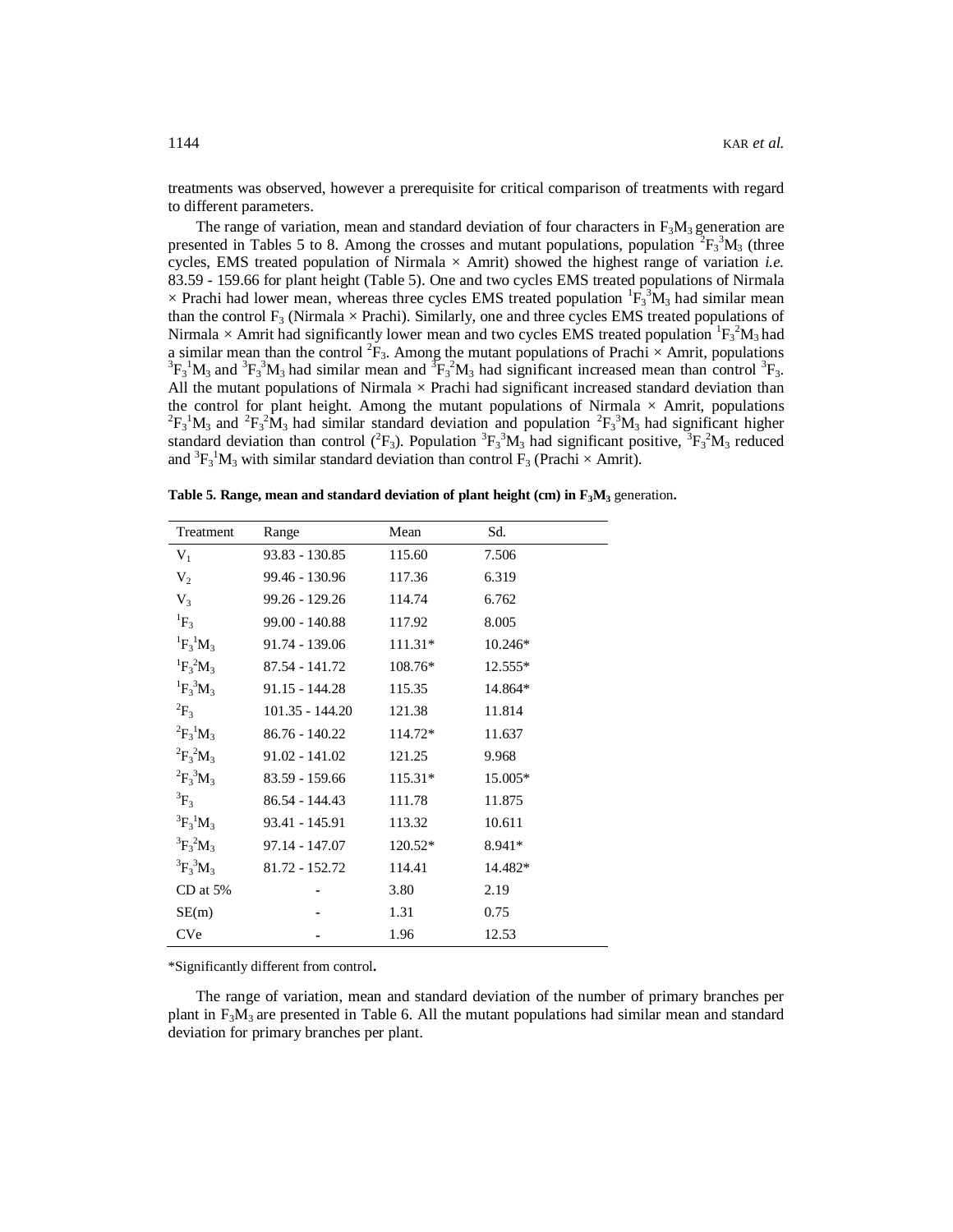| Treatment                 | Range         | Mean | Sd    |
|---------------------------|---------------|------|-------|
| $V_1$                     | $1.82 - 5.06$ | 3.32 | 1.039 |
| V <sub>2</sub>            | $1.74 - 4.81$ | 3.01 | 0.762 |
| $V_3$                     | $1.96 - 6.06$ | 3.49 | 1.091 |
| ${}^{1}F_3$               | $1.27 - 5.73$ | 3.20 | 0.927 |
| ${}^{1}F_{3}{}^{1}M_{3}$  | $1.86 - 5.86$ | 3.29 | 0.877 |
| ${}^{1}F_{3} {}^{2}M_{3}$ | $0.78 - 5.78$ | 3.28 | 0.980 |
| ${}^{1}F_{3}{}^{3}M_{3}$  | $1.83 - 5.83$ | 3.27 | 0.917 |
| $^{2}F_{3}$               | $0.94 - 6.21$ | 3.31 | 1.118 |
| ${}^{2}F_{3}{}^{1}M_{3}$  | $1.90 - 6.00$ | 3.47 | 1.091 |
| ${}^{2}F_{3} {}^{2}M_{3}$ | $0.99 - 5.99$ | 3.32 | 1.100 |
| ${}^{2}F_{3}{}^{3}M_{3}$  | $0.84 - 5.98$ | 3.34 | 1.020 |
| ${}^3F_3$                 | 1.81-6.14     | 3.24 | 1.077 |
| ${}^{3}F_{3}{}^{1}M_{3}$  | 1.99-4.02     | 3.12 | 0.860 |
| ${}^{3}F_{3} {}^{2}M_{3}$ | 1.79-6.12     | 3.32 | 1.005 |
| ${}^{3}F_{3}{}^{3}M_{3}$  | 1.89-6.09     | 3.46 | 0.922 |
| $CD$ at $5%$              |               | 0.33 | 0.29  |
| SE(m)                     |               | 0.11 | 0.10  |
| <b>CVe</b>                |               | 5.92 | 17.88 |

**Table 6. Range, mean and standard deviation of number of primary branches per plant in F3M<sup>3</sup>** generation**.**

\*Significantly different from control**.**

**Table 7. Range, mean and standard deviation of number of capsules per plant in F3M3** generation**.**

| Treatment                 | Range            | Mean   | Sd      |
|---------------------------|------------------|--------|---------|
| $V_1$                     | $26.53 - 120.53$ | 64.83  | 18.521  |
| $V_2$                     | 40.72 - 101.89   | 61.62  | 10.658  |
| V <sub>3</sub>            | 39.86 - 124.09   | 70.02  | 20.434  |
| ${}^{1}F_3$               | $39.00 - 102.07$ | 65.67  | 14.685  |
| ${}^{1}F_{3}{}^{1}M_{3}$  | 44.26 - 122.29   | 69.86  | 13.864  |
| ${}^{1}F_{3} {}^{2}M_{3}$ | 38.53 - 124.43   | 74.53* | 20.547* |
| ${}^{1}F_{3}{}^{3}M_{3}$  | $40.20 - 133.07$ | 76.13* | 26.345* |
| $^{2}F_{3}$               | 42.10 - 129.80   | 64.27  | 16.116  |
| ${}^{2}F_{3}{}^{1}M_{3}$  | 39.18 - 121.18   | 65.78  | 16.180  |
| ${}^{2}F_{3}{}^{2}M_{3}$  | 39.50 - 131.33   | 78.80* | 22.170* |
| ${}^{2}F_{3}{}^{3}M_{3}$  | 41.23 - 133.43   | 78.37* | 26.150* |
| ${}^3F_3$                 | $42.18 - 103.08$ | 64.78  | 13.252  |
| ${}^{3}F_{3}{}^{1}M_{3}$  | 51.07 - 135.70   | 68.30  | 14.959  |
| ${}^{3}F_{3} {}^{2}M_{3}$ | 40.37 - 127.83   | 74.27* | 21.286* |
| ${}^{3}F_{3}{}^{3}M_{3}$  | 48.30 - 133.40   | 82.50* | 27.059* |
| $CD$ at 5%                |                  | 5.80   | 5.72    |
| SE(m)                     |                  | 2.00   | 1.97    |
| <b>CVe</b>                |                  | 4.90   | 17.82   |

\*Significantly different from control**.**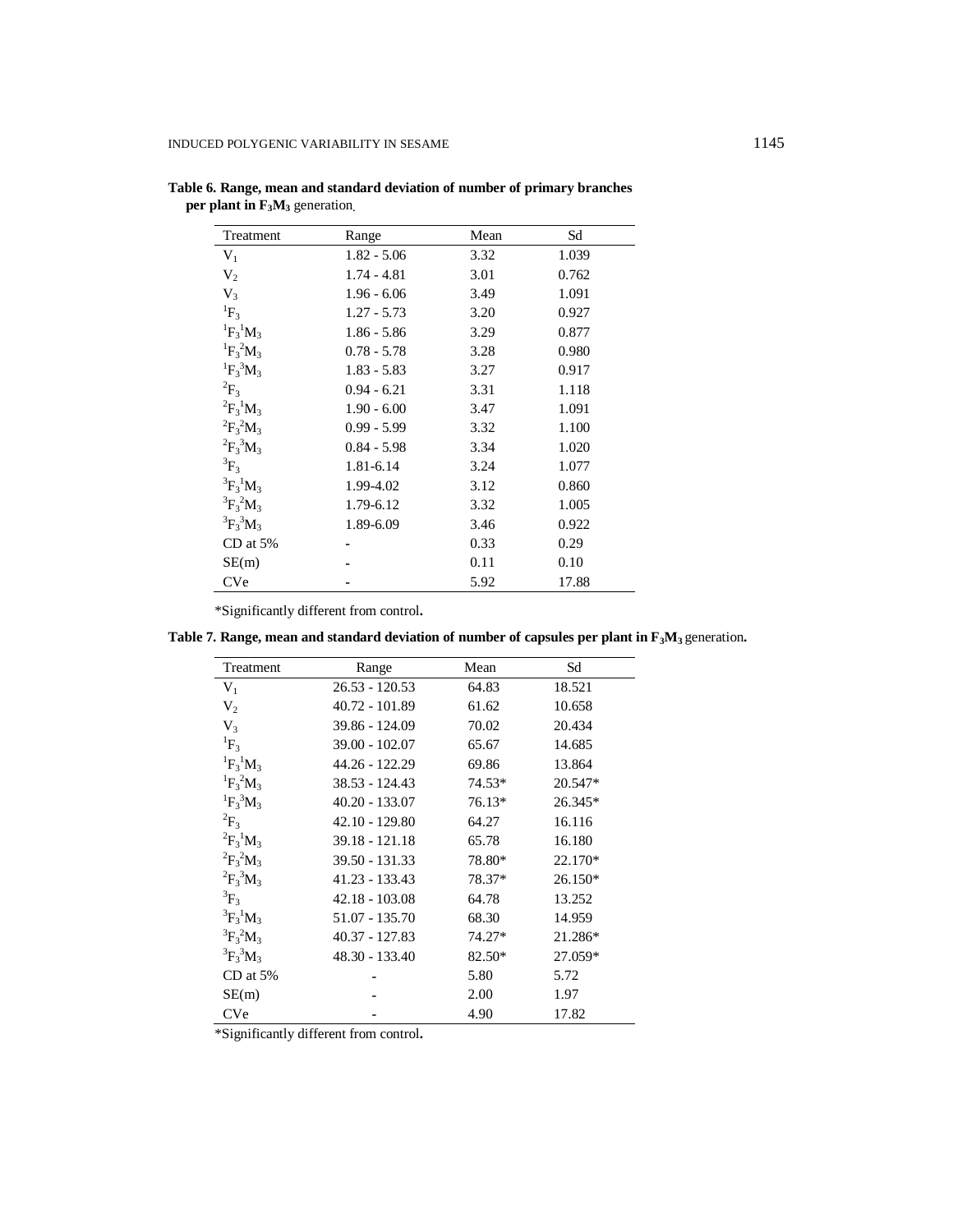The range of variation, mean and standard deviation of number of capsules per plant in  $F_3M_3$ generation are presented in Table 7. Among the crosses and mutant populations, population  ${}^{1}F_{3}^{3}M_{3}$ had the highest range of variation with an estimated range of 40.20 - 133.07. All the  $F_3^2M_{3s}$  and  $F_3$ <sup>3</sup> $M_{3s}$  populations had significant greater mean as compared to their respective controls ( $F_{3s}$ ) for number of capsules per plant. All the three  $F_3^1M_{3s}$  had similar mean as compared to their respective controls  $(F_{3s})$ . Two and three cycles EMS treated populations of Nirmala  $\times$  Prachi and Nirmala  $\times$  Amrit had similar mean, whereas three cycles EMS treated population of Prachi  $\times$ Amrit had significant greater mean than its two cycles EMS treated population for number of capsules per plant. All the  $F_3^2M_{3s}$  and  $F_3^3M_{3s}$  populations had significant greater standard deviation as compared to their respective controls ( $F_{3s}$ ) for number of capsules per plant. All the three  $F_3$ <sup>1</sup> $M_{3s}$ had similar standard deviation as compared to their respective controls  $(F_{3s})$ .

Among the crosses and mutant populations, three cycles EMS treated population of Nirmala  $\times$ Amrit ( ${}^{2}F_{3}^{3}M_{3}$ ) had the highest range of 5.90 - 25.83 (Table 8). All the mutant populations of Nirmala  $\times$  Prachi had slightly increased mean value for seed yield per plant than control ( ${}^{1}F_{3}$ ), however, only populations  ${}^{1}F_{3} {}^{2}M_{3}$  and  ${}^{1}F_{3} {}^{3}M_{3}$  had a higher standard deviation for seed yield per plant as compared to control ( ${}^{1}F_{3}$ ). Single cycle EMS treated mutant population  ${}^{1}F_{3}{}^{1}M_{3}$  had a similar standard deviation as compared to control  ${}^{1}F_{3}$ . Among the mutant populations of Nirmala  $\times$ Prachi, three cycles, EMS treated population had the highest standard deviation followed by two

| Treatment                 | Range      | Mean     | Sd       |
|---------------------------|------------|----------|----------|
| $V_1$                     | 4.86-19.19 | 11.29    | 3.622    |
| V <sub>2</sub>            | 5.07-15.99 | 8.69     | 2.047    |
| V <sub>3</sub>            | 4.18-18.54 | 11.03    | 3.451    |
| ${}^{1}F_{3}$             | 5.19-15.85 | 9.45     | 2.454    |
| ${}^{1}F_{3}{}^{1}M_{3}$  | 5.52-21.34 | $10.70*$ | 2.642    |
| ${}^{1}F_{3}{}^{2}M_{3}$  | 4.94-23.21 | 11.54*   | 4.010*   |
| ${}^{1}F_{3}{}^{3}M_{3}$  | 5.52-24.63 | 11.87*   | $5.113*$ |
| ${}^{2}F_{3}$             | 6.54-23.34 | 11.03    | 3.755    |
| ${}^{2}F_{3}{}^{1}M_{3}$  | 5.48-21.97 | 10.30    | 3.332    |
| ${}^{2}F_{3}{}^{2}M_{3}$  | 5.29-23.90 | 12.48*   | 4.922*   |
| ${}^{2}F_{3}{}^{3}M_{3}$  | 5.90-25.83 | $12.60*$ | $6.029*$ |
| ${}^3F_3$                 | 6.46-20.52 | 10.19    | 2.563    |
| ${}^{3}F_{3}{}^{1}M_{3}$  | 5.87-19.38 | 10.75    | 2.718    |
| ${}^{3}F_{3} {}^{2}M_{3}$ | 4.50-23.73 | 10.89    | $4.210*$ |
| ${}^{3}F_{3}{}^{3}M_{3}$  | 6.10-24.09 | 12.12*   | 5.446*   |
| $CD$ at 5%                |            | 0.99     | 1.09     |
| SE(m)                     |            | 0.34     | 0.38     |
| <b>CVe</b>                |            | 5.40     | 17.65    |

**Table 8. Range, mean and standard deviation of seed yield per plant (g) in F3M<sup>3</sup>** generation**.**

\*Significantly different from control**.**

cycles EMS treated population. Among the mutant populations of Nirmala  $\times$  Prachi, one and two cycles EMS treated populations  $({}^1F_3{}^1M_3$  and  ${}^1F_3{}^2M_3)$  and two and three cycles EMS treated populations  $({}^{1}F_{3} {}^{2}M_{3}$  and  ${}^{1}F_{3} {}^{3}M_{3}$ ) had similar mean, whereas one and three cycles EMS treated populations had significant different mean for seed yield per plant. Two and three cycles EMS treated populations of Nirmala  $\times$  Amrit had slightly higher mean and standard deviation than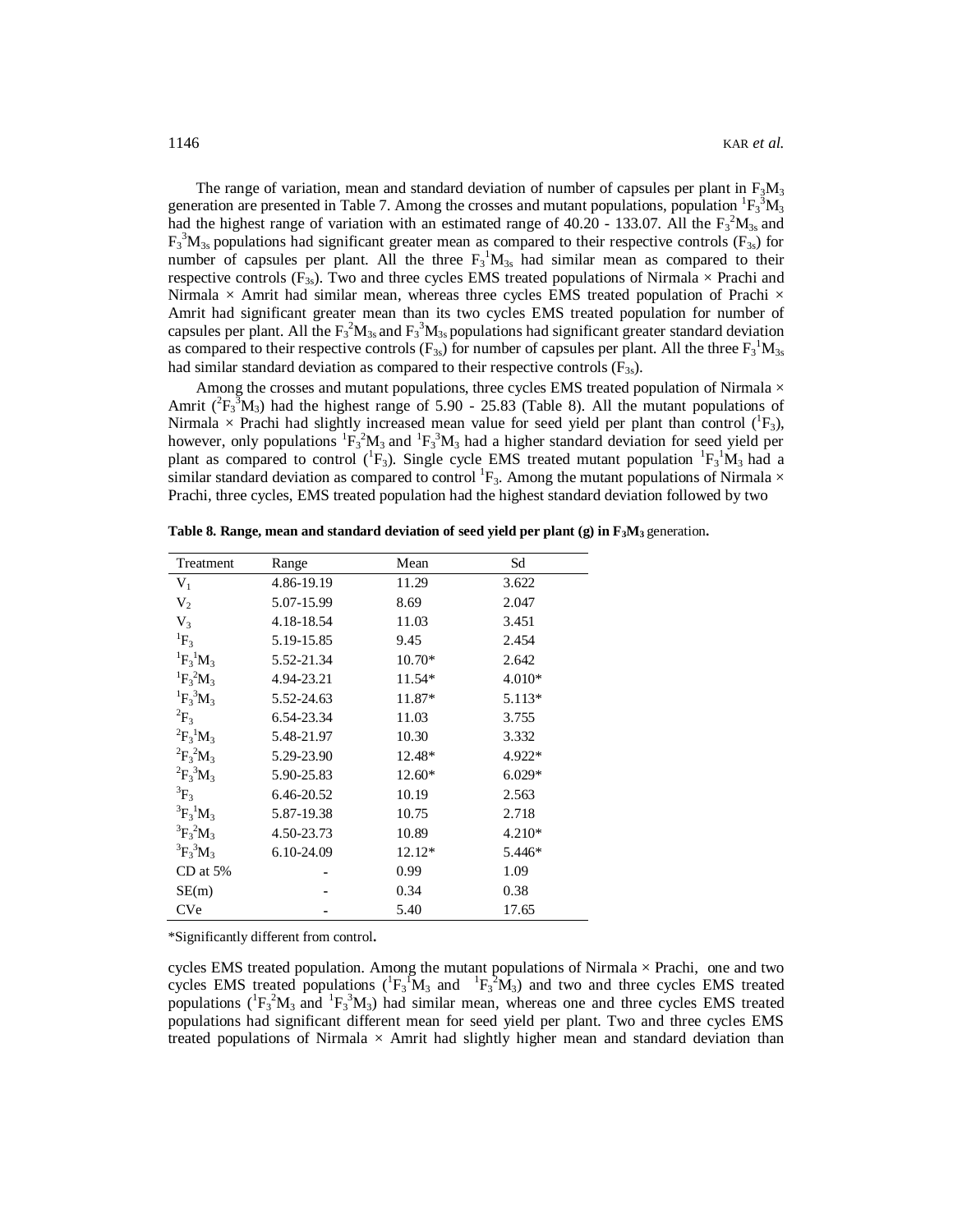control <sup>2</sup> $F_3$ , while population <sup>2</sup> $F_3$ <sup>1</sup> $M_3$  had similar mean and standard deviation than <sup>2</sup> $F_3$  for seed yield per plant. Two and three cycles EMS treated populations of Nirmala  $\times$  Amrit had similar mean, but three cycles EMS treated population had a significant higher standard deviation for seed yield per plant. Population  ${}^{3}F_{3} {}^{3}M_{3}$  had a higher mean, whereas population  ${}^{3}F_{3} {}^{1}M_{3}$  and  ${}^{3}F_{3} {}^{2}M_{3}$  had a similar mean than control  ${}^{3}F_{3}$  Populations  ${}^{3}F_{3} {}^{2}M_{3}$  and  ${}^{3}F_{3} {}^{3}M_{3}$  had significant higher standard deviation for seed yield per plant than controls  $({}^{3}F_{3})$ .

Overall,  $F_3M_3$  results indicated positive or no shift in mean for plant height, while a positive shift in mean for number of capsules per plant and seed yield per plant in mutant populations than respective controls. Increased mean values in the present investigation, denoted the occurrence of more favorable mutations and breaking up of undesirable linkages with enhancing recombination. Similar results of an increase in mean value have been reported by Begum and Dasgupta (2015) and Ravichandran and Jayakumar (2018) for number of capsules per plant and seed yield per plant.

In general, with a few exceptions, variability increased with increase in number of EMS treatment cycles and maximum variability was observed at three cycles EMS treated populations for all the characters except number of primary branches per plant. The amount of variability created also varies from genotype to genotype. All the mutant populations had similar mean and standard deviation for primary branches per plant. The results indicated no scope of improvement for primary branches per plant by induced mutagenesis. Among the two and three cycles EMS treated populations, three cycles EMS treated populations had the highest variability for plant height, number of capsules per plant and seed yield per plant.

| <b>Treatment</b>          | $r_{12}$  | $r_{13}$  | $r_{14}$  | $r_{23}$  | $r_{24}$  | $r_{34}$  |
|---------------------------|-----------|-----------|-----------|-----------|-----------|-----------|
| $V_1$                     | 0.146     | 0.023     | 0.048     | $0.666**$ | $0.625**$ | $0.930**$ |
| $V_2$                     | 0.002     | 0.074     | 0.124     | $0.511**$ | $0.351**$ | $0.726**$ |
| $V_3$                     | $-0.030$  | 0.120     | 0.004     | $0.765**$ | $0.729**$ | $0.906**$ |
| ${}^{1}F_3$               | $-0.011$  | 0.072     | 0.039     | $0.802**$ | $0.655**$ | $0.871**$ |
| ${}^{1}F_{3}{}^{1}M_{3}$  | $-0.077$  | $-0.023$  | $-0.063$  | $0.655**$ | $0.511**$ | $0.803**$ |
| ${}^{1}F_{3} {}^{2}M_{3}$ | 0.132     | $0.230*$  | $0.286**$ | $0.735**$ | $0.700**$ | $0.921**$ |
| ${}^{1}F_{3}{}^{3}M_{3}$  | 0.152     | 0.092     | 0.112     | $0.622**$ | $0.629**$ | $0.945**$ |
| ${}^2F_3$                 | $0.334**$ | $0.342**$ | $0.367**$ | $0.643**$ | $0.605**$ | $0.912**$ |
| ${}^{2}F_{3}{}^{1}M_{3}$  | $0.450**$ | $0.606**$ | $0.567**$ | $0.791**$ | $0.659**$ | $0.847**$ |
| ${}^{2}F_{3}{}^{2}M_{3}$  | 0.175     | 0.193     | 0.168     | $0.782**$ | $0.688**$ | $0.927**$ |
| ${}^{2}F_{3}{}^{3}M_{3}$  | $0.378**$ | $0.513**$ | $0.545**$ | $0.760**$ | $0.730**$ | $0.943**$ |
| ${}^3F_3$                 | 0.015     | $-0.046$  | $-0.006$  | $0.741**$ | $0.723**$ | $0.844**$ |
| ${}^{3}F_{3}{}^{1}M_{3}$  | $0.427**$ | $0.509**$ | $0.354**$ | $0.639**$ | $0.551**$ | $0.813**$ |
| ${}^{3}F_{3} {}^{2}M_{3}$ | $0.223*$  | $0.329**$ | $0.258*$  | $0.763**$ | $0.730**$ | $0.930**$ |
| ${}^{3}F_{3}{}^{3}M_{3}$  | $0.547**$ | $0.556**$ | $0.601**$ | $0.685**$ | $0.662**$ | $0.918**$ |

**Table 9. Correlations among four characters in F3M<sup>3</sup>** generation**.**

\*,\*\*Significant at 5 and 1% level of probability, respectively**.**

<sup>1</sup>Plant height, <sup>2</sup>number of primary branches/plant, <sup>3</sup>number of capsules/plant, <sup>4</sup>seed yield/plant.

The increase in variability for these characters had arisen from induced micro mutations and that resulting from segregation and recombination of polygenes in hybrid populations are cumulative. Similar results have been reported by Ravichandran and Jayakumar (2018) for number of capsules per plant and single plant yield and for plant height, number of branches per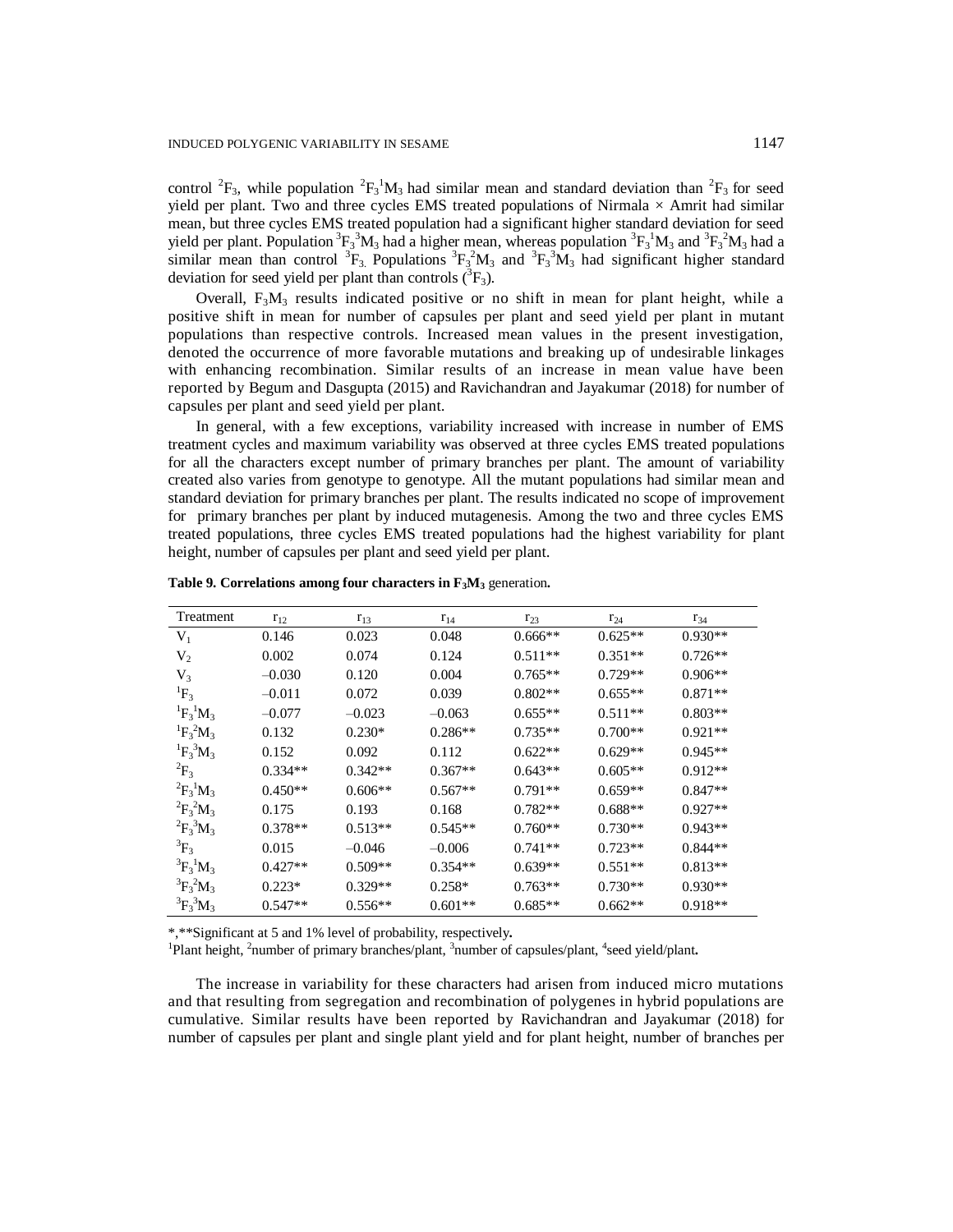plant, number of capsules per plant and seed yield per plant by Sarwar *et al.* (2010) and Kumar (2017).

Selection for yield will be effective when it is considered along with yield attributes rather than relying on yield only. Phenotypic correlations among seed yield per plant and three of its components in F<sub>3</sub>M<sub>3</sub> of the different populations are presented in Table 9. In all F<sub>3s</sub> and F<sub>3</sub>M<sub>3s</sub> populations characters like number of primary branches per plant and number of capsules per plant showed significant positive correlations with seed yield per plant but the magnitude of association varies from population to population. Similar positive associations have been reported by Ismail *et al.* (2013), Shabana *et al.* (2015) and Kumar (2017).

Plant height showed significant positive correlation with seed yield per plant in population  ${}^{2}F_{3}$ (Nirmala  $\times$  Amrit), but in populations <sup>1</sup>F<sub>3</sub> (Nirmala  $\times$  Prachi) and <sup>3</sup>F<sub>3</sub> (Prachi  $\times$  Amrit) the association was non significant. Among mutant populations  $F_3^3M_3$  Nirmala  $\times$  Amrit ( ${}^{2}F_3^3M_3$ ) and  $F_3^3M_3$  Prachi  $\times$  Amrit ( ${}^3F_3{}^3M_3$ ), plant height had a significant positive association with seed yield per plant. Among mutant populations  ${}^{1}F_{3}^{2}M_{3}$  and  ${}^{3}F_{3}^{2}M_{3}$ , plant height had a significant positive relationship with seed yield per plant. Plant height had significant positive association with seed yield per plant among mutants  ${}^{2}F_{3}^{1}M_{3}$  and  ${}^{3}F_{3}^{1}M_{3}$ .

Considering all the possible correlations of three categories (*i.e.* one, two and three cycles mutated populations of a particular cross) of  $F_3M_{3s}$  together, seven of the 18 correlations in the  $F_3M_{3s}$  of Nirmala  $\times$  Prachi were greater, four correlations smaller and seven similar to those in  ${}^{1}F_3$ . In  $F_3M_{3s}$  of Nirmala  $\times$  Amrit, nine correlations were greater, four smaller and five similar to those in  $F_3$  (Nirmala  $\times$  Amrit). Similarly, among  $F_3M_{3s}$  of Prachi  $\times$  Amrit, nine correlations were greater, three were smaller and six similar to those in  $F_3$  (Prachi  $\times$  Amrit). In general, considering all the possible correlations three cycles EMS treated populations had increased in magnitude than corresponding controls with few exceptions. Also, three cycles EMS treated mutants had increased associated magnitude as corresponding two cycles EMS treated mutants of sesame.

### **References**

- Anonymous 2019. Agricultural Statistics at a Glance. Directorate of Economics and Statistics, Department of Agriculture and Cooperation, New Delhi.
- Bahl PN, Singh D and Singh RP 1968. Induced polygenic variability in two new pusa wheats. Indian J. Genet. Pl. Br. **28**(1): 59-65.
- Govindarasu R 1995. Mutagenic studies with narrow and broad genetic bases in sesame (*Sesamum indicum* L.).Ph.D. Thesis. Tamil Nadu Agric. Univ., Coimbatore, India.
- Gregory WC 1956. Radiosensitivity studies in peanuts ( *Arachis hypogaea* L.), Proc. Internal Genet. Symp. Suppl. Cytologica. 243-247 pp.
- Gregory WC 1955. The comparative effects of radiation and hybridization in plant breeding. Proc. Internat Conf. on the peaceful uses of atomic energy, Geneva, 8 - 20 August, Radioactive isotopes and ionizing radiation in agriculture, physiology and biochemistry **12** : 48-51.
- Ismail AA, Abo-Elwafa A, Sedeck FS and Abd-Elsaber A 2013. Pedigree selection for yield and its components in sesame (*Sesamum indicum* L.). Assiut J. of Agric. Sci. **44** (3): 1-14.
- Kumar R 2017. Genetic analysis of the induced mutant, involving monostem /shy branching in sesame (*Sesamum indicum* L.). Life Sci. Int. Res. J. **4** (1): 60-63.
- Kumari V, Chaudhary HK, Prasad R, Kumar A, Singh A, Jambhulkar S and Sanju S 2016. Frequency and spectrum of mutations induced by gamma radiations and ethyl methane sulphonate in sesame (*Sesamum indicum* L.). Sci. Agric. **14** (3): 270-278.
- MOA. 2015.<http://agricoop.nic.in/annual-report.>
- Ravichandran V and Jayakumar S 2018. Effect of mutagens on quantitative characters in  $M_2$  and  $M_3$ generation of sesame (*Sesammum indicum* L.). J. Pharmacogn. and Phytochem. **7**(5): 2833-2836.